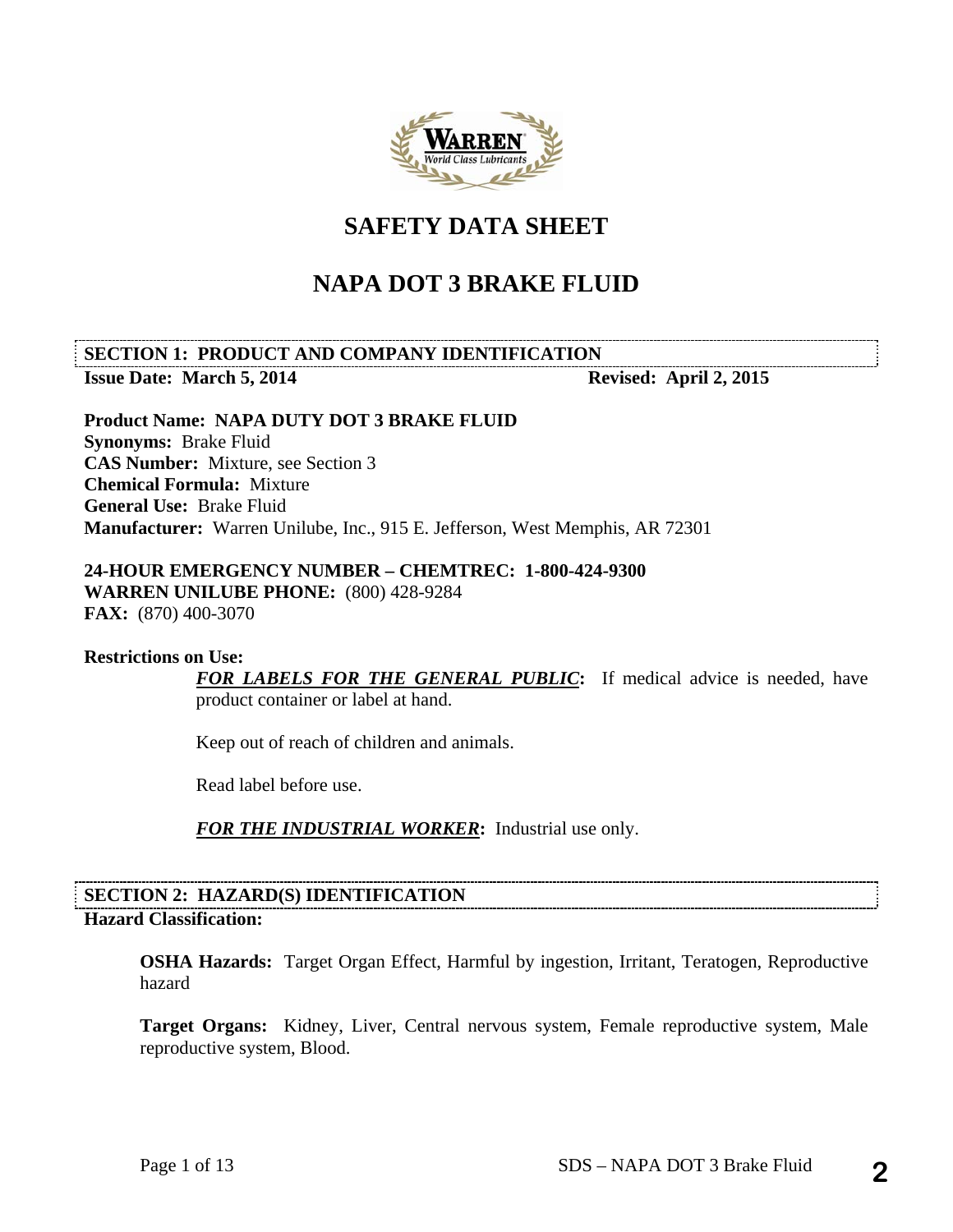# **GHS Classification:**

 Acute toxicity, dermal (Category 5) Acute toxicity, oral (Category 4) Skin Irritation (Category 3) Serious eye damage (Category 1) Reproductive toxicity (Category 2)



# **Signal Word: WARNING**

# **Hazard Statements:**

| H <sub>3</sub> 02 | Harmful if swallowed                                |
|-------------------|-----------------------------------------------------|
| H313              | May be harmful in contact with skin                 |
| H <sub>316</sub>  | Causes mild skin irritation                         |
| H318              | Causes serious eye damage                           |
| H <sub>361</sub>  | Suspected of damaging fertility or the unborn child |
|                   |                                                     |

# **Precautionary Statements:**

| P <sub>201</sub>              | Obtain special instructions before use.                            |
|-------------------------------|--------------------------------------------------------------------|
| P <sub>2</sub> 0 <sub>2</sub> | Do not handle until all safety instructions have been read and     |
|                               | Understood.                                                        |
| P <sub>264</sub>              | Wash thoroughly after handling.                                    |
| P <sub>270</sub>              | Do not eat, drink or smoke when using this product.                |
| P <sub>280</sub>              | Wear eye protection / face protection.                             |
| $P301 + P312$                 | IF SWALLOWED: Call a POISON CENTER or doctor / physician           |
|                               | immediately.                                                       |
| P330                          | IF SWALLOWED: Rinse mouth.                                         |
| P312                          | IF ON SKIN: Call a POISON CENTER or doctor / physician if you      |
|                               | feel unwell.                                                       |
| $P332 + P313$                 | If skin irritation occurs: Get medical advise / attention.         |
| $P305 + P351 + P338$          | IF IN EYES: Rinse cautiously with water for several minutes.       |
|                               | Remove contact lenses if present and easy to do. Continue rinsing. |
| P310                          | IF IN EYES: Immediately call a POISON CENTER or doctor /           |
|                               | physician.                                                         |
| $P308 + P313$                 | If exposed or concerned: Get medical advice / attention.           |
|                               |                                                                    |

20-80% of the mixture consists of ingredients of unknown acute toxicity.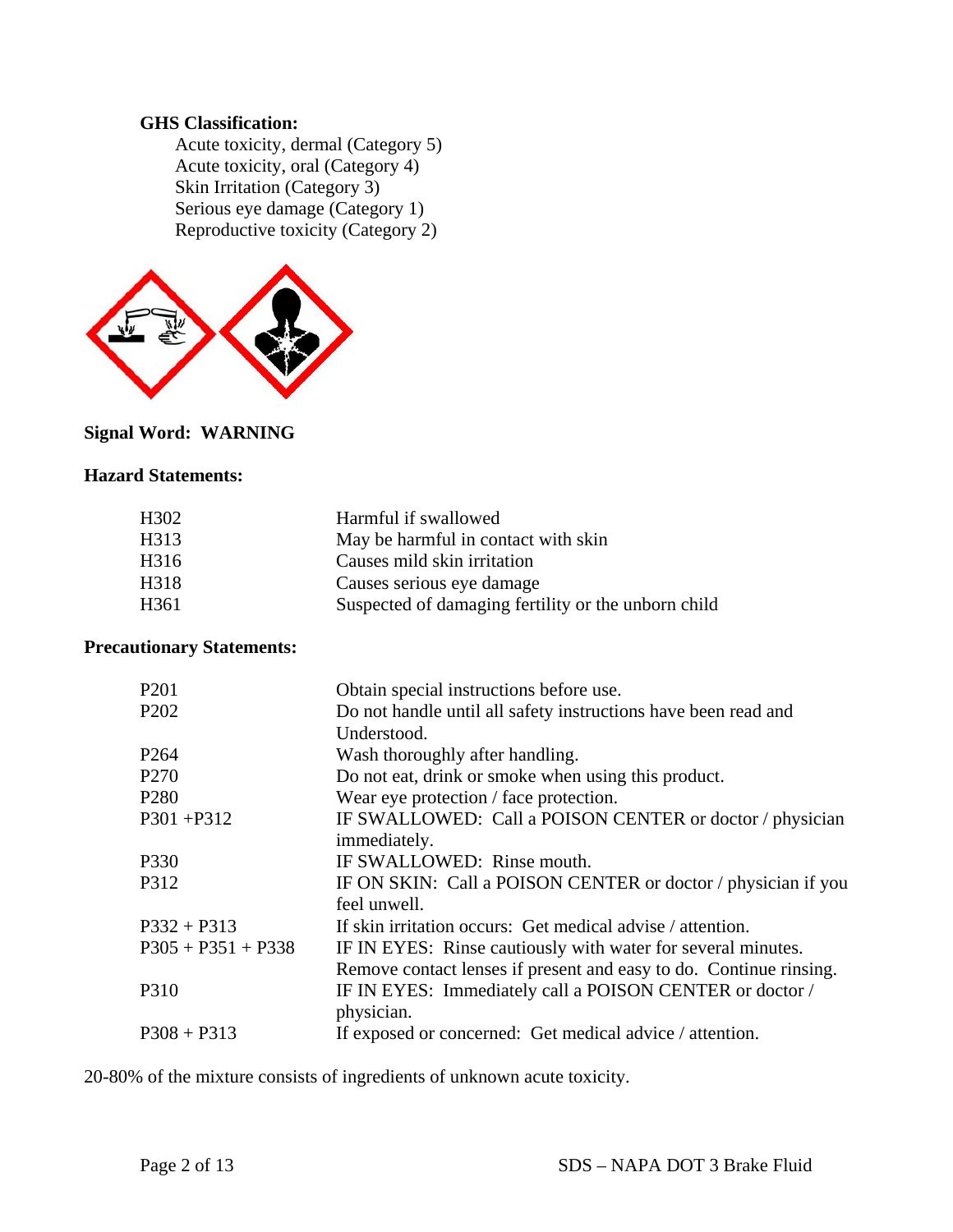| <b>HMIS</b> Classification |   |
|----------------------------|---|
| Health hazard:             | 1 |
| Chronic Health Hazard      |   |
| Flammability               | 1 |
| Physical hazards           | 0 |
|                            |   |
| <b>NFPA Rating</b>         |   |
| Health hazard:             | 1 |
| Fire:                      | 1 |
| Reactivity                 |   |

**Description of Any Other Hazards Not Otherwise Classified:** none known.

| <b>SECTION 3: COMPOSITION / INFORMATION ON INGREDIENTS</b> |                     |                       |  |  |  |
|------------------------------------------------------------|---------------------|-----------------------|--|--|--|
| <b>INGREDIENT Name:</b>                                    | <b>CAS NUMBER</b>   | $\%$ wt. or<br>$\%$ V |  |  |  |
| Triethylene Glycol Monomethyl Ether                        | $112 - 35 - 6$      | $5 - 50$              |  |  |  |
| Triethylene Glycol Monoethyl Ether                         | $112 - 50 - 5$      | $5 - 50$              |  |  |  |
| Triethylene Glycol Monobutyl Ether                         | $143 - 22 - 6$      | $5 - 50$              |  |  |  |
| Tetrathylene Glycol Monobutyl Ether                        | 1559-34-8           | $5 - 20$              |  |  |  |
| Polyethylene Glycol                                        | 25322-68-3          | $5 - 20$              |  |  |  |
| Diethylene Glycol Monobutyl Ether                          | 112-34-5            | $5 - 20$              |  |  |  |
| Diethylene Glycol                                          | $111 - 46 - 6$      | $5 - 15$              |  |  |  |
| Diethylene Glycol Monomethyl Ether                         | $111 - 77 - 3$      | $<$ 5                 |  |  |  |
| Diethylene Glycol Monoethyl Ether                          | $111-90-0$          | $<$ 5                 |  |  |  |
| Polyalkylene Glycol Monobutyl Ether                        | 9004-77-7           | $5 - 20$              |  |  |  |
| Polyalkylene Glycol Monomethyl Ether                       | 23783-42-8          | $5 - 20$              |  |  |  |
| Polyalkylene Glycols                                       | 9038-95-3           | $5 - 20$              |  |  |  |
| <b>Trade Secret Inhibitor Package</b>                      | <b>Trade Secret</b> | 3                     |  |  |  |

# **3% of the composition of this material has been withheld as a trade secret.**

# **SECTION 4: FIRST AID MEASURE**

**EYES:** Rinse cautiously with water for several minutes. Remove contact lenses if present and easy to do. Continue rinsing. If eye irritation continues or persists, get medical advice / attention.

**SKIN:** Wash with plenty of soap and water. If skin irritation occurs, get medical advice / attention.

**INGESTION:** Never give anything by mouth to an unconscious person. Rinse mouth with water. Consult a physician.

**INHALATION:** Remove victim to fresh air. If not breathing, give artificial respiration. If breathing is difficult, give oxygen. Consult a physician.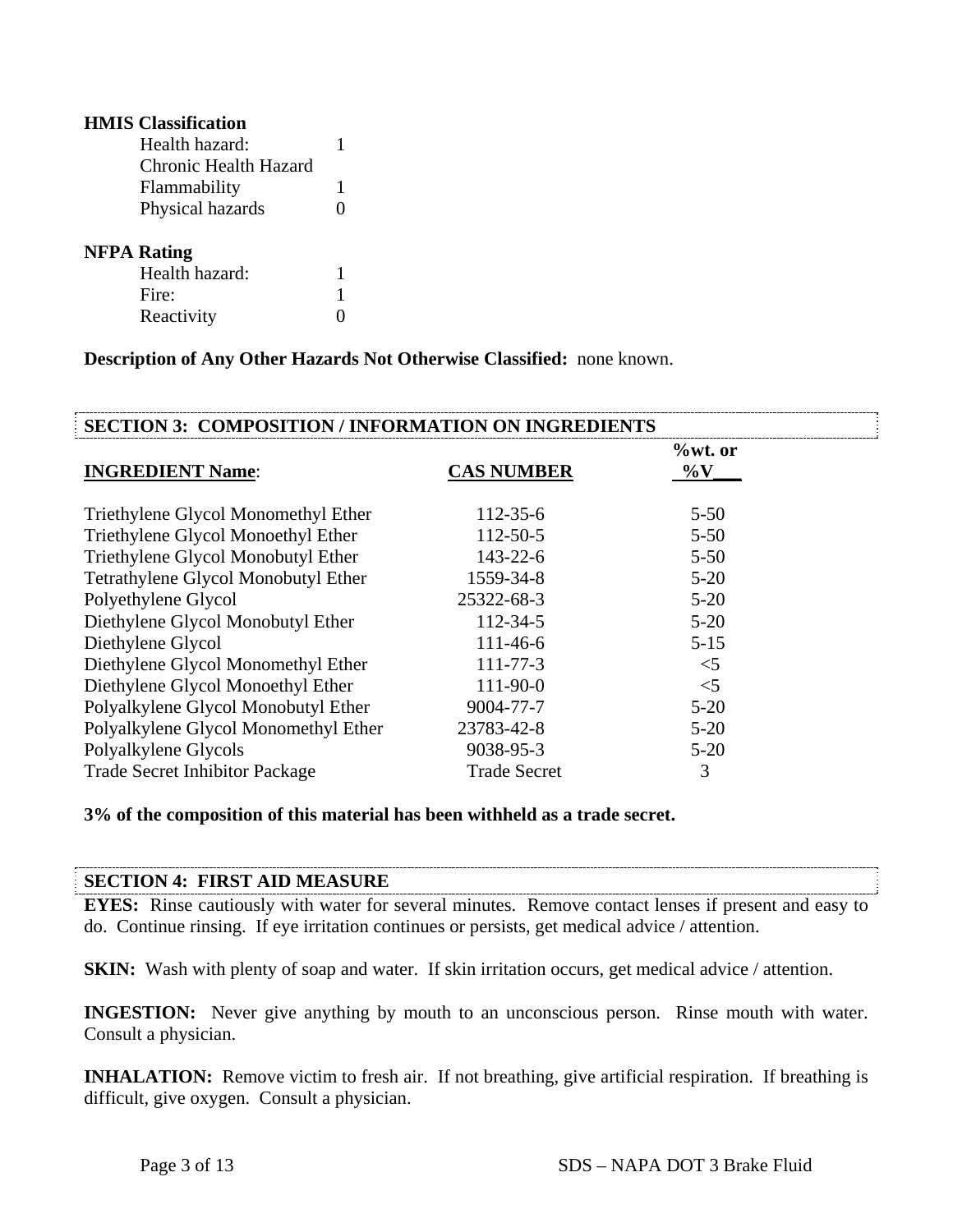**NOTES TO PHYSICIANS OR FIRST AID PROVIDERS:** Treatment should be directed at the control of symptoms and the clinical condition of the patient.

# **SECTION 5: FIRE-FIGHTING MEASURES**

**SUITABLE EXTINGUISHING MEDIA:** Dry chemical, foam or carbon dioxide. Water spray may be used to keep fire exposed containers cool, dilute spills to nonflammable mixtures, protect personnel attempting to stop leak, and disperse vapors.

**UNSUITABLE EXTINGUISHING MEDIA:** Direct water stream.

**SPECIAL FIRE FIGHTING PROCEDURES:** Evacuate area. Do not use direct water stream to extinguish fires. Do not release runoff from fire control methods to sewers or waterways.

**UNUSUAL FIRE AND EXPLOSION HAZARDS:** None known.

**HAZARDOUS COMBUSTION PRODUCTS:** Carbon monoxide, carbon dioxide, and unidentified organic compounds.

**SPECIAL PROTECTIVE EQUIPMENT AND PRECAUTIONS FOR FIRE FIGHTERS:** Wear full protective clothing and NIOSH – approved self-contained breathing apparatus with full face piece operated in the pressure demand or other positive breathing mode.

# **SECTION 6: ACCIDENTAL RELEASE MEASURES**

**PERSONAL PRECAUTIONS:** Use appropriate personal protective equipment. Avoid breathing vapors, mist or gas. Avoid contact with spilled material. Insure adequate ventilation. Remove all sources of ignition. Use non-sparking tools and equipment.

**PROTECTIVE CLOTHING:** Standard work uniform. Impervious gloves. Safety glasses. Personnel should increase PPE level as deemed appropriate in any given situation.

# **EMERGENCY PROCEDURES:**

**SMALL SPILLS:** Contain and recover liquid when possible. Collect liquid in appropriate container or absorb with an inert material (such as vermiculite or dry sand) and place in chemical waste container. Do not use combustible materials such as sawdust for the cleanup.

# **LARGE SPILLS:**

**Containment:** Shut off source of leak if safe to do so. Dike far ahead of liquid spill for later disposal. Do not allow material to enter sewers or waterways.

**Cleanup:** Contain and recover liquid when possible. Collect liquid in appropriate container. Absorb residue with an inert material (such as vermiculite or dry sand) and place in chemical waster container. Do not use combustible materials such as sawdust for the cleanup.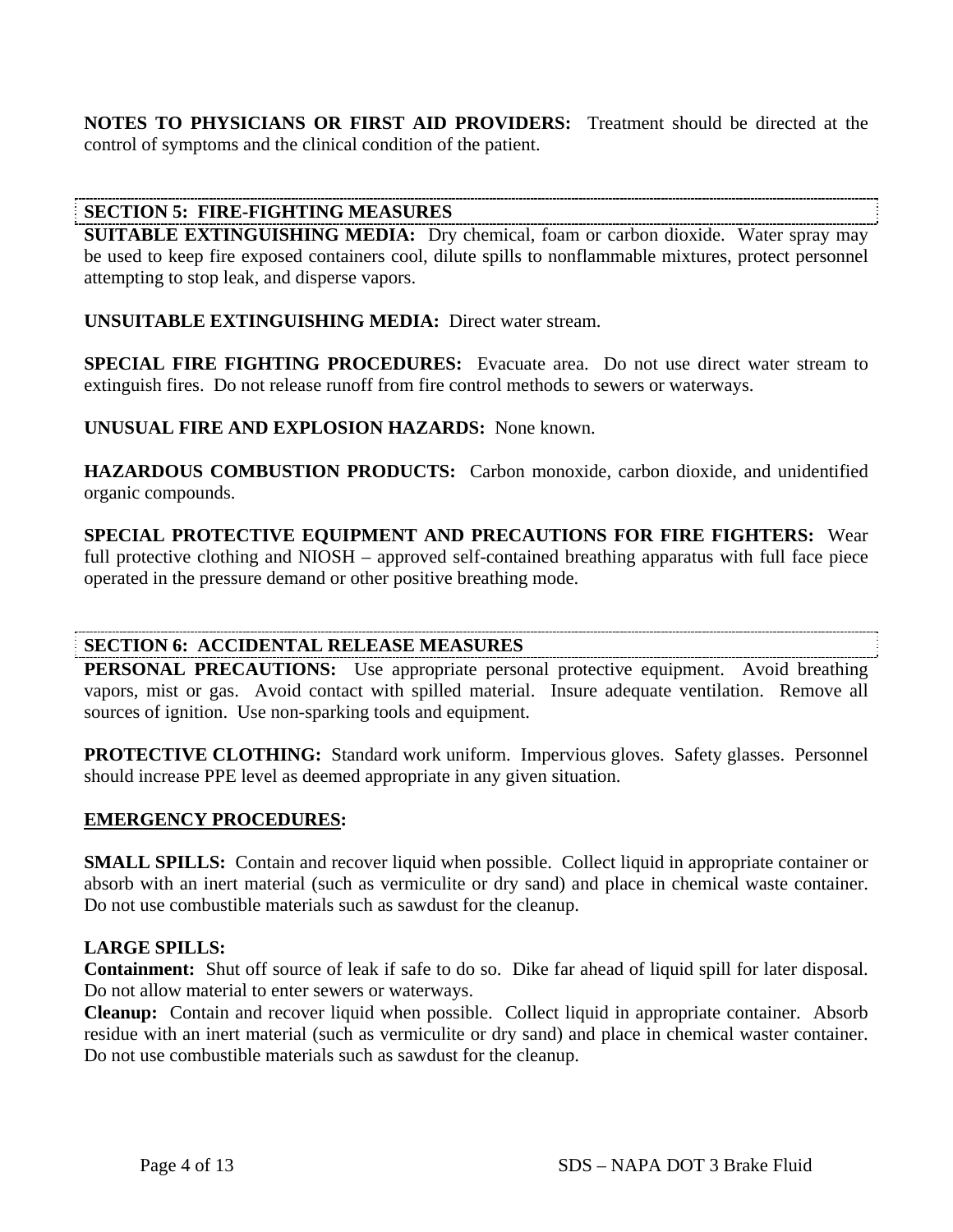# **SECTION 7: HANDLING AND STORAGE**

**HANDLING PRECAUTIONS:** May be harmful or fatal if swallowed.

**STORAGE REQUIREMENTS:** Store in a cool dry, ventilated area.

# **SECTION 8: EXPOSURE CONTROLS / PERSONAL PROTECTION**

**ENGINEERING CONTROLS:** Controls should be such that adequate ventilation is provided.

**VENTILATION:** Provide general or local exhaust ventilation systems to maintain airborne concentrations below OSHA PELs. Local exhaust ventilation is preferred because it prevents contaminant dispersion into the work place by controlling it at its source.

**RESPIRATORY PROTECTION:** Seek professional advice prior to respirator selection and use. Follow OSHA respirator regulations (29 CFR 1910.134) and, if necessary, wear a MSHA / NIOSH approved respirator. Select respirator based on its suitability to provide adequate worker protection for given working conditions, level of airborne contamination, and presence of sufficient oxygen. For emergency or non-routine operations (e.g. cleaning spills, reactor vessels, or storage tanks), wear an SCBA. *Warning! Air purifying respirators do not protect workers in oxygen-deficient atmospheres.* If respirators are used, OSHA requires a written respiratory protection program that includes at least: medical certification, training, fit testing, periodic environmental monitoring, maintenance, inspection, cleaning, and convenient, sanitary storage areas.

**EYE PROTECTION:** Wear protective eyeglasses or chemical safety goggles, per OSHA eye-and face-protection regulations (29 CFR 1910.133). Contact lenses are not eye protective devices. Appropriate eye protection must be worn instead of, or in conjunction with, contact lenses.

**SKIN PROTECTION:** Wear chemically protective gloves, boots, aprons and gauntlets to prevent prolonged or repeated skin contact.

**OTHER PROTECTIVE CLOTHING OR EQUIPMENT:** Make emergency eyewash stations, safety / quick drench showers and washing facilities available in work areas.

**WORK HYGIENIC PRACTICES:** Never eat, drink or smoke in work areas. Practice good personal hygiene after using this material especially before eating, drinking or smoking, using the toilet, or applying cosmetics. Separate contaminate work clothes from street clothes. Launder before reuse. Remove this material from your shoes and clean personal protective equipment. Discard belts and shoes that cannot be cleaned.

|             |            | <b>OSHA PEL</b> | <b>ACGIH TLV</b> |             | <b>NIOSH REL</b> |             |                 |
|-------------|------------|-----------------|------------------|-------------|------------------|-------------|-----------------|
| Ingredient  | <b>TWA</b> | <b>STEL</b>     | <b>TWA</b>       | <b>STEL</b> | <b>TWA</b>       | <b>STEL</b> | <b>USA WEEL</b> |
| Triethylene | none       | none            | none             | none        | none             | none        | none            |
| Glycol      | estab.     | estab.          | estab.           | estab.      | estab.           | estab.      | estab.          |
| Monomethyl  |            |                 |                  |             |                  |             |                 |
| Ether       |            |                 |                  |             |                  |             |                 |

# **EXPOSURE GUIDELINES:**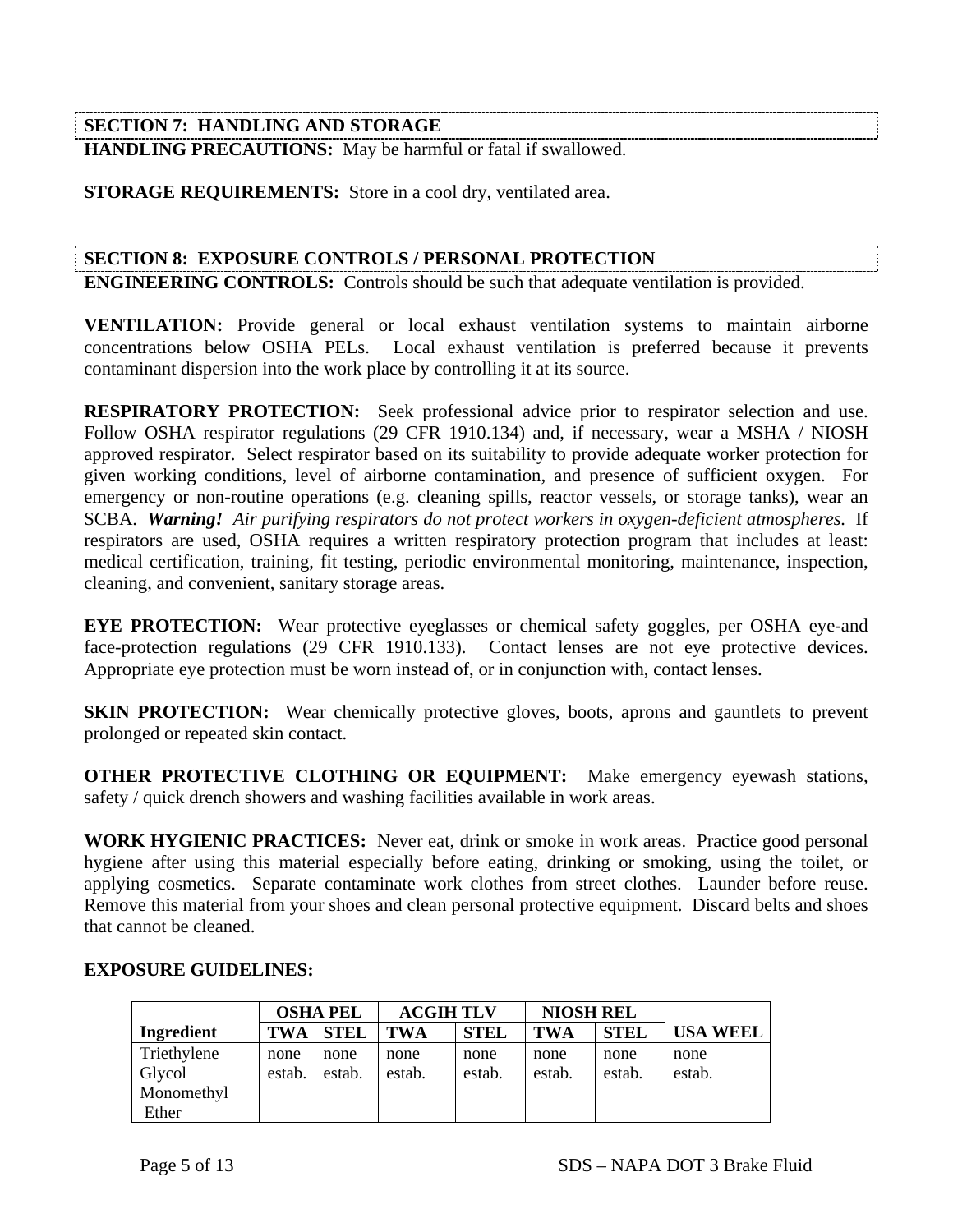| Triethylene     | none   | none   | none   | none   | none   | none   | none              |
|-----------------|--------|--------|--------|--------|--------|--------|-------------------|
| Glycol          | estab. | estab. | estab. | estab. | estab. | estab. | estab.            |
| Monoethyl Ether |        |        |        |        |        |        |                   |
| Triethylene     | none   | none   | none   | none   | none   | none   | none              |
| Glycol          | estab. | estab. | estab. | estab. | estab. | estab. | estab.            |
| Monobutyl Ether |        |        |        |        |        |        |                   |
| Tetraethylene   | none   | none   | none   | none   | none   | none   | none              |
| Glycol          | estab. | estab. | estab. | estab. | estab. | estab. | estab.            |
| Monobutyl Ether |        |        |        |        |        |        |                   |
| Polyethylene    | none   | none   | none   | none   | none   | none   |                   |
| Glycol          | estab. | estab. | estab. | estab. | estab. | estab. | $10 \text{ mg/m}$ |
| Diethylene      | none   | none   | none   | none   | none   | none   | none              |
| Glycol          | estab. | estab. | estab. | estab. | estab. | estab. | estab.            |
| Monobutyl Ether |        |        |        |        |        |        |                   |
| Diethylene      | none   | none   | none   | none   | none   | none   |                   |
| Glycol          | estab. | estab. | estab. | estab. | estab. | estab. | $10 \text{ mg/m}$ |
| Diethylene      | none   | none   | none   | none   | none   | none   |                   |
| Glycol          | estab. | estab. | estab. | estab. | estab. | estab. | 25 ppm            |
| Monomethyl      |        |        |        |        |        |        |                   |
| Ether           |        |        |        |        |        |        |                   |
| Diethylene      | none   | none   | none   | none   | none   | none   | none              |
| Glycol          | estab. | estab. | estab. | estab. | estab. | estab. | estab.            |
| Monoethyl Ether |        |        |        |        |        |        |                   |
| Diethylene      | none   | none   | none   | none   | none   | none   | none              |
| Glycol          | estab. | estab. | estab. | estab. | estab. | estab. | estab.            |
| Monobutyl Ether |        |        |        |        |        |        |                   |
| Polyalkylene    | none   | none   | none   | none   | none   | none   | none              |
| Glycol          | estab. | estab. | estab. | estab. | estab. | estab. | estab.            |
| Monobutyl Ether |        |        |        |        |        |        |                   |
| Polyalkylene    | none   | none   | none   | none   | none   | none   | none              |
| Glycol          | estab. | estab. | estab. | estab. | estab. | estab. | estab.            |
| Monomethyl      |        |        |        |        |        |        |                   |
| Ether           |        |        |        |        |        |        |                   |
| Polyalkylene    | none   | none   | none   | none   | none   | none   | none              |
| Glycols         | estab. | estab. | estab. | estab. | estab. | estab. | estab.            |
| Inhibitor       | none   | none   | none   | none   | none   | none   | none              |
| Package         | estab. | estab. | estab. | estab. | estab. | estab. | estab.            |

**SECTION 9: PHYSICAL AND CHEMICAL PROPERTIES PHYSICAL STATE:** Liquid **APPEARANCE AND COLOR:** Yellow to amber **ODOR:** Mild **FLASH POINT:** >275°F (>135°C) **UPPER / LOWER FLAMMABILITY OR EXPLOSIVE LIMITS:** not available **AUTO IGNITION TEMPERATURE:** not available **DECOMPOSITION TEMPERATURE:** not available **VAPOR PRESSURE:** not available **ODOR THRESHOLD:** not available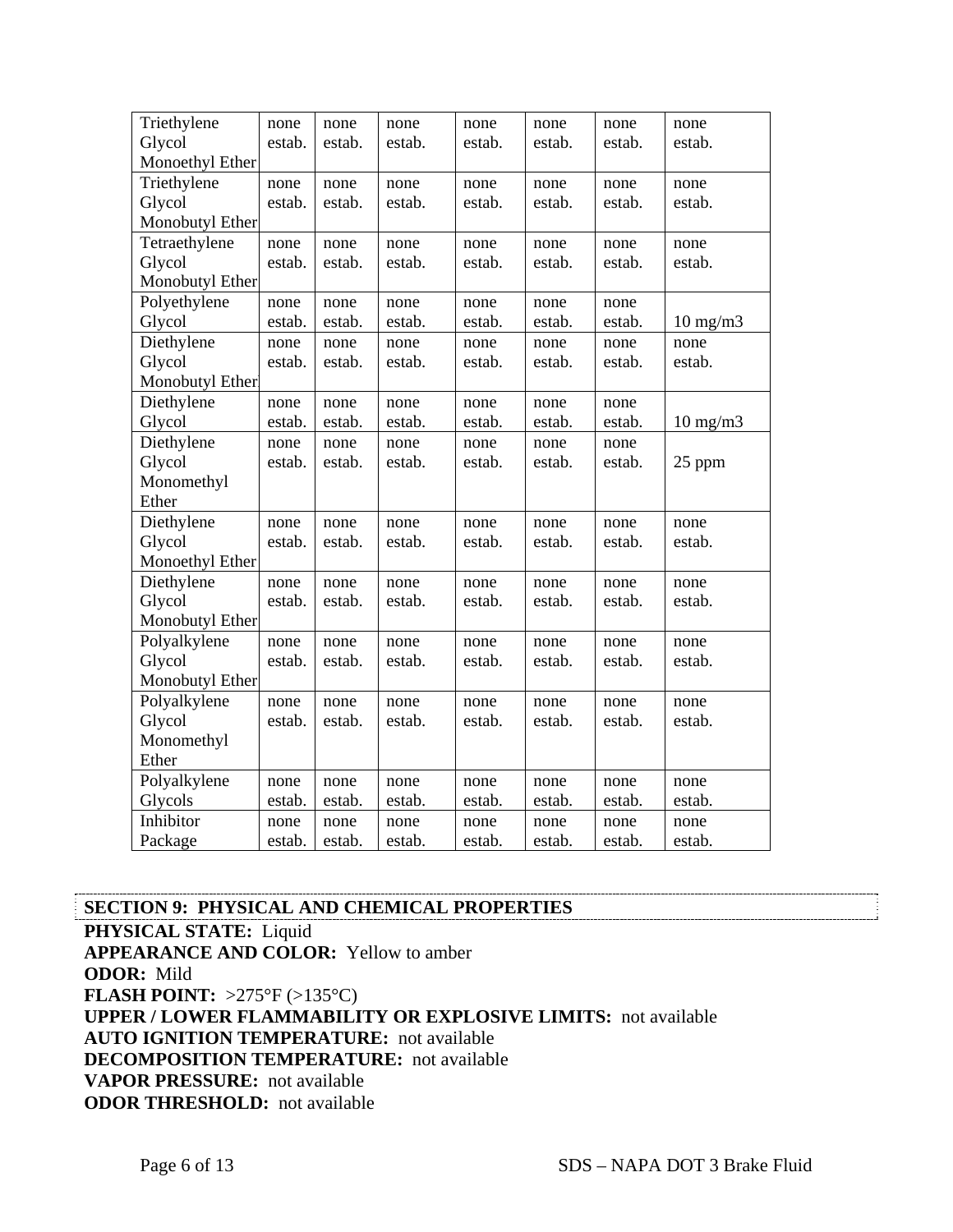**VAPOR DENSITY** (air  $= 1$ ):  $>1$ **pH:** 10.0 – 11.5 **RELATIVE DENSITY:** 8.33 – 9.02 lb/gal **SPECIFIC GRAVITY (H2O = 1 AT 4 C):** 1.000 – 1.070 **MELTING POINT / FREEZING POINT:** not available **WATER SOLUBILITY:** soluble **OTHER SOLUBILITIES:** not available **INITIAL BOILING POINT AND BOILING RANGE:** 480°F (248.9°C), boiling range not available **EVAPORATION RATE (BuAc = 1):**  $\langle 0.01 \rangle$ **PARTITION COEFFICIENT: n-OCTANOL/WATER:** not available **VISCOSITY:** not available **REFRACTIVE INDEX:** not available **FORMULA WEIGHT:** mixture

**SECTION 10: STABILITY AND REACTIVITY** 

**REACTIVITY:** none under normal handling.

**STABILITY:** stable at room temperature in closed containers under normal storage and handling conditions.

**CONDITIONS TO AVOID (STABILITY):** none known.

**INCOMPATIBILITY (MATERIAL TO AVOID):** none known.

**HAZARDOUS DECOMPOSITION BY-PRODUCTS:** Thermal oxidative decomposition can produce carbon monoxide, carbon dioxide and unknown organic compounds.

**HAZARDOUS POLYMERIZATION:** Hazardous polymerization will not occur.

**CONDITIONS TO AVOID (POLYMERIZATION):** Hazardous polymerization will not occur.

**HAZARDOUS POLYMERICATION BY-PRODUCTS:** Hazardous polymerization will not occur.

# **SECTION 11: TOXICOLOGICAL INFORMATION**

**SIGNS AND SYMPTOMS OF OVEREXPOSURE:** Swallowing larger amounts may cause nausea and vomiting, abdominal discomfort or diarrhea. May cause dizziness and drowsiness.

# **ACUTE EFFECTS:**

**EYE CONTACT:** May cause slight eye irritation. May cause slight corneal injury.

**SKIN CONTACT:** Brief contact is essentially nonirritating to skin.

**INHALATION:** At room temperature, exposure to vapor is minimal due to low volatility. Mist may cause irritation of the upper respiratory tract.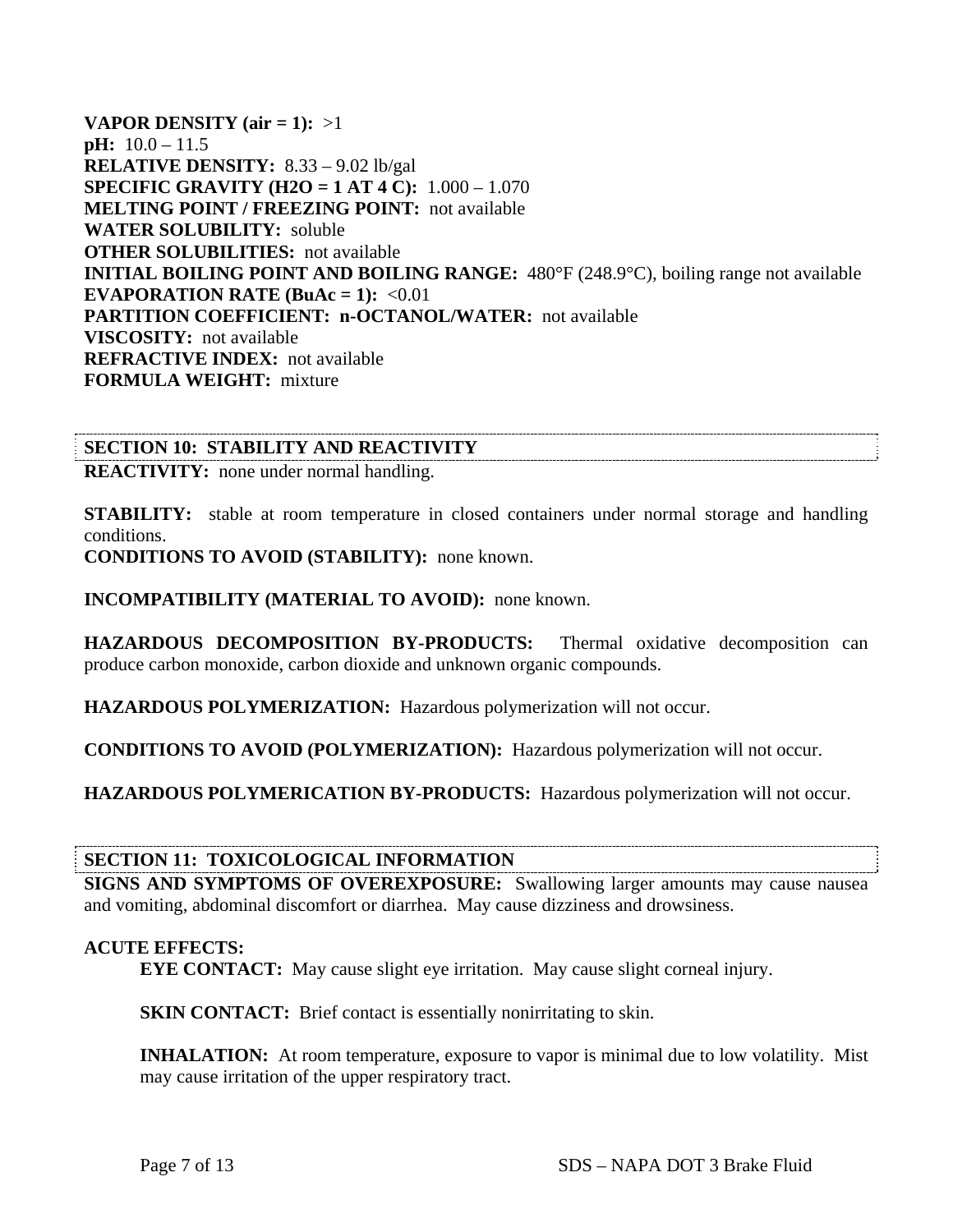**INGESTION:** Toxic or fatal if ingested. For diethylene glycol, a component of this mixture, a lethal dose can be as little as two ounces. Symptoms of diethylene glycol poisoning include severe abdominal cramping, diarrhea, vomiting, sweating, confusion, cardiac abnormalities, neurological abnormalities, infrequent urination, intoxication or CNS depression. If left untreated, product will metabolize to cause metabolic acidosis, renal failure, hyperkalemia, hyponatremia, paralysis, cardiac failure or death. Seek medical attention immediately for poisoning. If ingested, DO NOT wait for symptoms to develop before getting treatment.

**TARGET ORGAN EFFECTS:** Product is toxic to kidneys, liver, central nervous system and heart. Metabolic products of diethylene glycol produce acidosis and organ toxicity effects.

**CHRONIC EFFECTS:** May cause dryness or defatting of the skin, dermatitis, or may aggravate existing skin conditions.

**MEDICAL CONDITIONS AGGRAVATED BY EXPOSURE:** Various skin conditions.

# **ACUTE TOXICITY VALUES**

#### **Triethylene Glycol Monomethyl Ether**

 **ORAL LD50 (rat):** 11,842 mg/kg  **DERMAL LD50 (rabbit):** 7,441 mg/kg  **INHALATION LC50 (state animal):** data unavailable

#### **Triethylene Glycol Monoethyl Ether**

 **ORAL LD50 (state animal):** data unavailable  **DERMAL LD50 (state animal):** data unavailable  **INHALATION LC50 (state animal):** data unavailable

# **Tetraethylene Glycol Monobutyl Ether**

 **ORAL LD50 (rat):** 5,300 mg/kg  **DERMAL LD50 (rabbit):** 3,505 mg/kg  **INHALATION LC50 (state animal):** data unavailable

# **Polyethylene Glycol**

 **ORAL LD50 (state animal):** data unavailable  **DERMAL LD50 (state animal):** data unavailable  **INHALATION LC50 (state animal):** data unavailable

# **Diethylene Glycol Monobutyl Ether**

 **ORAL LD50 (rat):** 5,660 mg/kg  **DERMAL LD50 (rabbit):** 2,700 mg/kg  **INHALATION LC50 (state animal):** data unavailable

#### **Diethylene Glycol**

 **ORAL LD50 (rat):** 12,565 mg/kg  **DERMAL LD50 (rabbit):** 11,890 mg/kg  **INHALATION LC50 (state animal):** data unavailable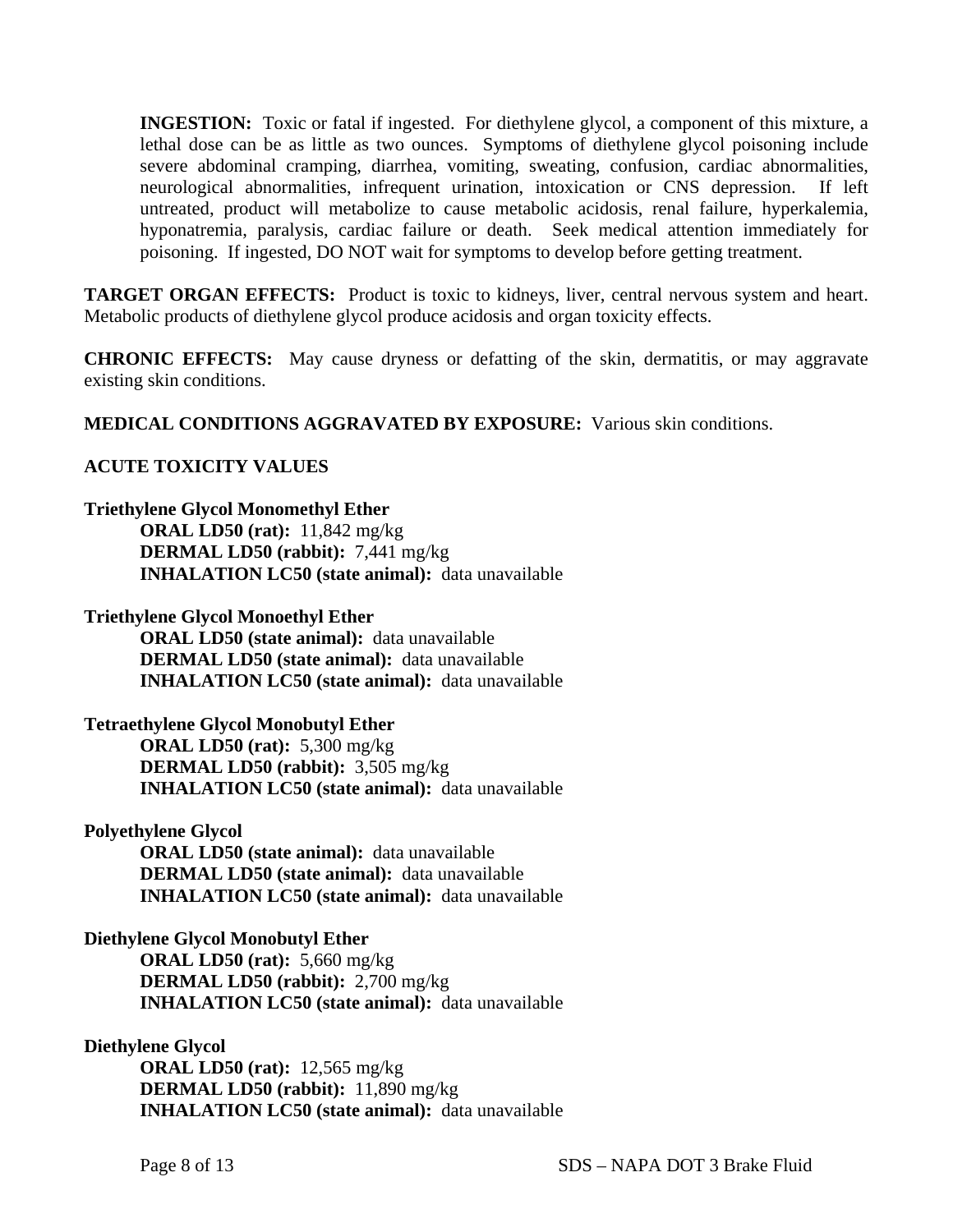#### **Diethylene Glycol Monomethyl Ether**

 **ORAL LD50 (rat):** >7,000 mg/kg  **DERMAL LD50 (rabbit):** >20,400 mg/kg  **INHALATION LC50 (state animal):** data unavailable

#### **Diethylene Glycol Monoethyl Ether**

 **ORAL LD50 (rat):** 10,502 mg/kg  **DERMAL LD50 (rabbit):** 9,143 mg/kg  **INHALATION LC50 (state animal):** data unavailable

# **Polyalkylene Glycol Monobutyl Ether**

 **ORAL LD50 (rat): >**2,000 mg/kg  **DERMAL LD50 (rat): >**2,000 mg/kg  **INHALATION LC50 (state animal):** data unavailable

#### **Polyalkylene Glycol Monomethyl Ether**

 **ORAL LD50 (state animal):** data unavailable  **DERMAL LD50 (state animal):** data unavailable  **INHALATION LC50 (state animal):** data unavailable

#### **Polyalkylene Glycols**

 **ORAL LD50 (state animal):** data unavailable  **DERMAL LD50 (state animal):** data unavailable  **INHALATION LC50 (state animal):** data unavailable

# **LISTED CARCINOGEN:**

**NATIONAL TOXICOLOGY PROGRAM REPORT ON CARCINOGENS:** No component of this product present at levels greater than or equal to 0.1% is identified as a known or anticipated carcinogen by NTP.

**IARC LISTED AS POTENTIAL CARCINOGEN:** No component of this product present at levels greater than or equal to 0.1% is identified as probable, possible or confirmed human carcinogen by IARC.

**OSHA LISTED AS POTENTIAL CARCINOGEN:** No component of this product present at levels greater than or equal to 0.1% is identified as a carcinogen or potential carcinogen by OSHA.

# **SECTION 12: ECOLOGICAL INFORMATION DATA FROM TOXICITY TESTS ON AQUATIC AND/OR TERRESTERIAL ORGANISMS:**

**Triethylene Glycol Monoethyl Ether:** data unavailable **Triethylene Glycol Monobutyl Ether:** data unavailable

**Tetraethylene Glycol Monobutyl Ether:** data unavailable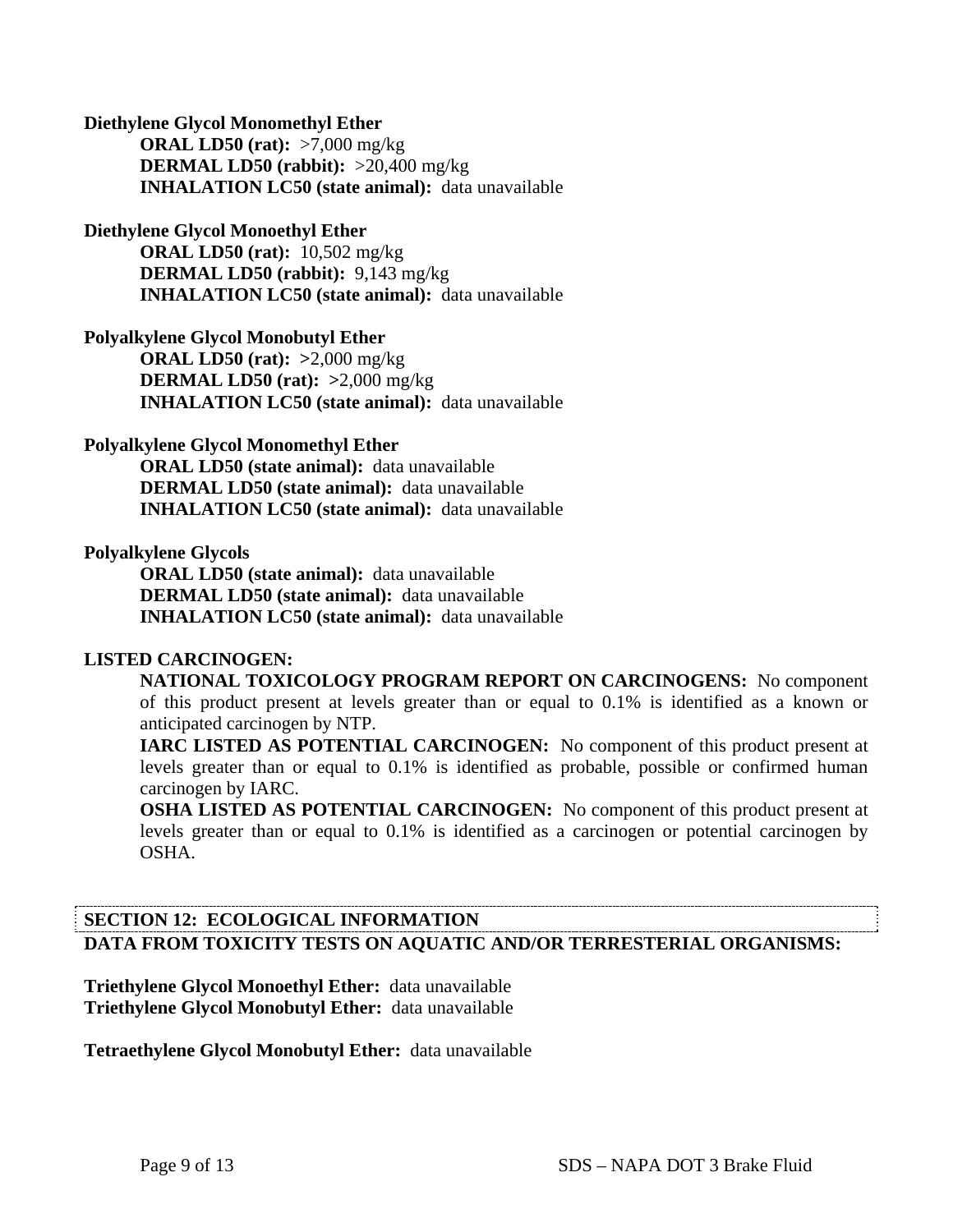# **Polyethylene Glycol**

Fish: LC50 – Leuciscus idus (Golden orfe) <500 mg/l Daphnia: data unavailable

# **Diethylene Glycol Monobutyl Ether**

 Fish: LC50 – Lepomis macrochirus – 1,300 mg/l – 96h LC50 – Leuciscus idus (Golden orfe) –  $>1,000$  mg/l – 48h Daphnia: data unavailable

#### **Diethylene Glycol**

Fish: LC50 – Pimephales promelas (fathead minnow) –  $75,200 \text{ mg}/1 - 96h$ LC50 – Carassius auratus (goldfish) – 5,000 mg/l – 24h Daphnia: EC50 – Daphnia magna (Water flea) - >10,000 mg/l – 24h

#### **Diethylene Glycol Monomethyl Ether**

 Fish: LC50 – Lepomis macrochirus – 7,500 mg/l – 96h Daphnia: data unavailable

# **Diethylene Glycol Monoethyl Ether**

Fish: LC50 – Pimephales promelas (fathead minnow) –  $9,650 \text{ mg}/l - 96h$ Daphnia: EC50 – Daphnia magna (Water flea) - >3,340 mg/l – 24h

**Polyalkylene Glycol Monobutyl Ether:** data unavailable

**Polyalkylene Glycol Monomethyl Ether:** data unavailable

**Polyalkylene Glycols:** data unavailable

**ENVIRONMENTAL FATE:** data unavailable for mixture

**BIOACCUMULATION POTENTIAL:** data unavailable for mixture

**POTENTIAL TO MOVE FROM SOIL TO GROUNDWATER:** data unavailable for mixture

**OTHER ADVERS ENVIRONMENTAL EFFECTS:** data unavailable for mixture

# **SECTION 13: DISPOSAL CONSIDERATIONS**

**CONTAINERS TO USE:** No specific recommendations

**RECOMMENDED DISPOSAL METHODS:** Whatever cannot be saved for recovery or recycling should be disposed of in an approved waste facility in accordance with Federal, State/Provincial and Local requirements.

**PHYSICAL AND CHEMICAL PROPERTIES THAT MAY AFFECT DISPOSAL ACTIVITIES:**  No specific information available.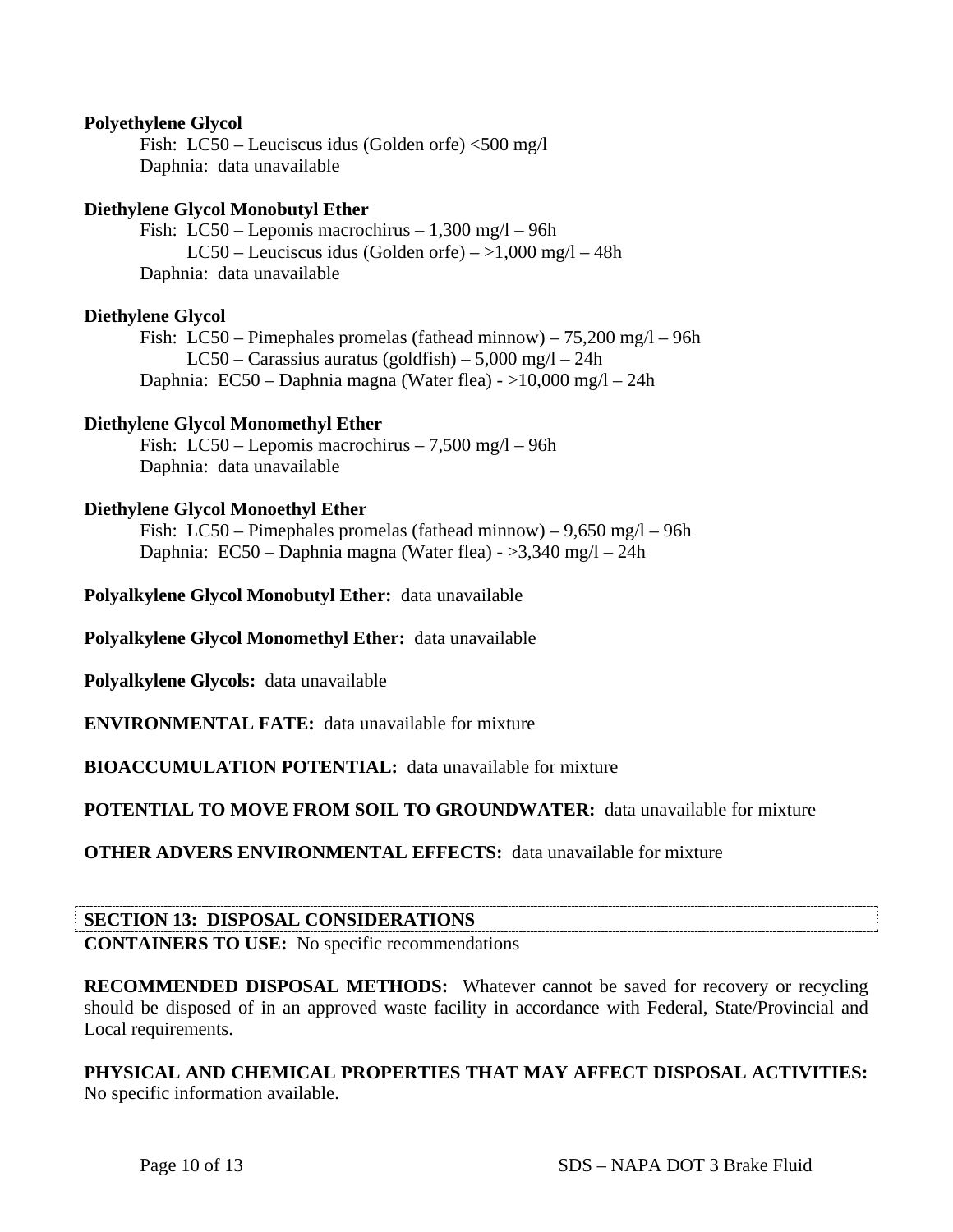# **WHENEVER POSSIBLE, MATERIAL SHOULD NOT BE ALLOWED TO ENTER SEWAGE DISPOSAL SYSTEMS.**

**SPECIAL PRECAUTIONS FOR LANDFILL OR INCINERATION ACTIVITIES:** No specific information available.

# **SECTION 14: TRANSPORT INFORMATION U.S. DEPARTMENT OF TRANSPORTATION (49 CFR 172.101)**

 **PROPER SHIPPING NAME:** DOT 3 Brake Fluid DOT Non-Bulk: Not Regulated DOT Bulk: Not Regulated

#### **IATA**

Not Dangerous Goods

#### **IMDG**

Not Dangerous Goods

# **SECTION 15: REGULATORY INFORMATION**

# **U.S. FEDERAL REGULATIONS**

**TSCA (TOXIC SUBSTANCE CONTROL ACT):** all components are listed on the TSCA Inventory

**CERCLA (COMPREHENSIVE RESPONSE COMPENSATION, AND LIABILITY ACT):** None. However, this product contains various ethylene glycols and glycol ethers which are each included as a broad category on the CERCLA Hazardous Substances list.

**SARA TITLE III (SUPERFUND AMENDMENTS ANDA REAUTHORIZATION ACT):**  No chemicals in this material are subject to the reporting requirements of SARA Title III, Section 302.

#### **311/312 HAZARD CATEGORIES:**

 **Immediate Hazard: yes / no Delayed Hazard: yes / no Fire Hazard: yes / no Pressure Hazard: yes / no Reactivity Hazard: yes / no** 

**313 REPORTABLE INGREDIENTS:** The following components are subject to reporting levels established by SARA Title III, Section 313:

| 2-(2-Ethoxyethoxy) ethanol    | CAS Number: 111-90-0 |
|-------------------------------|----------------------|
| $2-(2-methoxyethoxy)$ ethanol | CAS Number: 111-77-3 |
| $2-(2-Butoxyethoxy)$ ethanol  | CAS Number: 112-34-5 |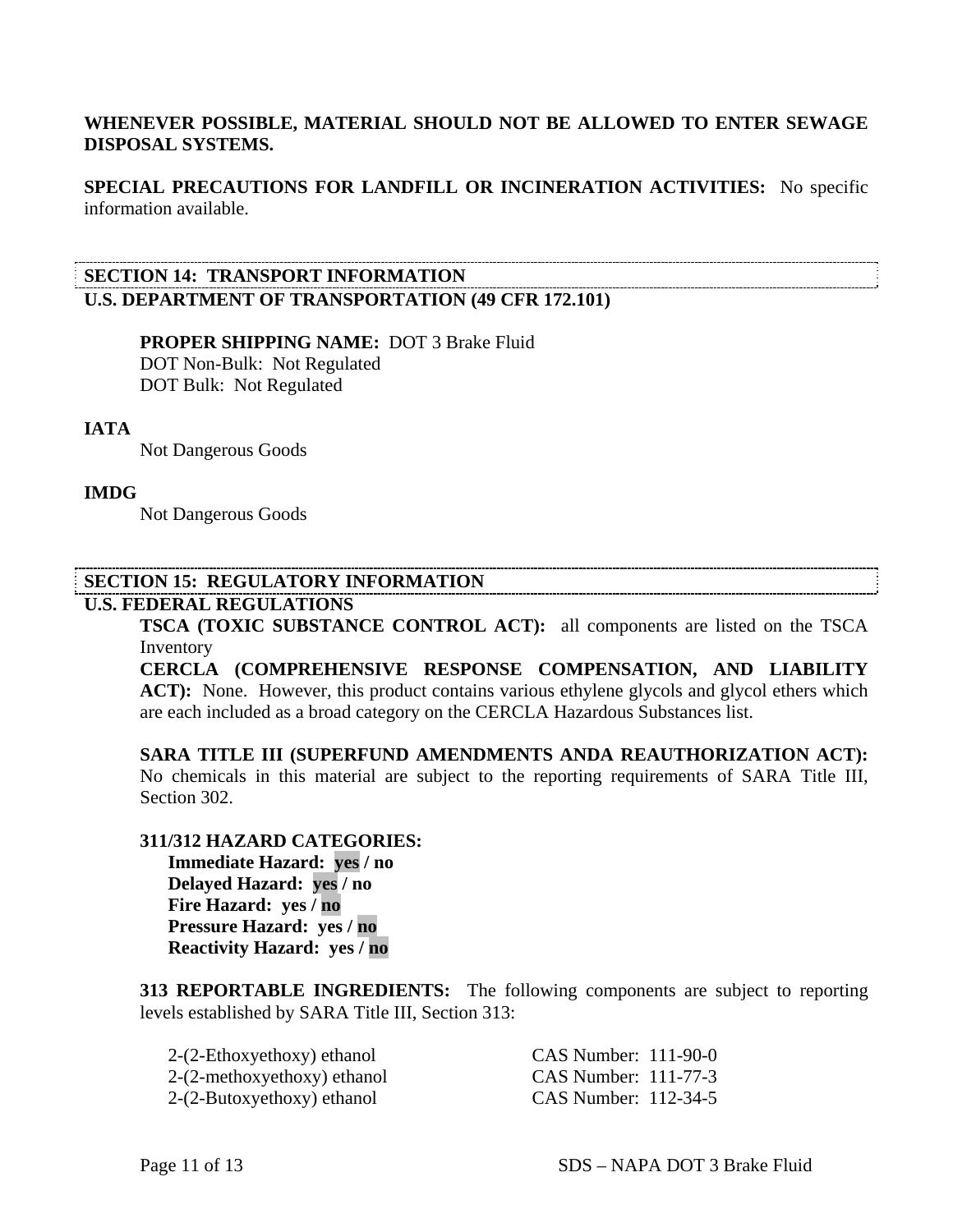**CLEAN WATER ACT (CWA):** None of the chemicals in this product are listed as Hazardous Substances under the CWA. None of the chemicals in this product are listed as Toxic Pollutants under the CWA.

**CLEAN AIR ACT (CAA):** None of the chemicals in the product are listed as Hazardous Air Pollutants.

# **STATE REGULATIONS:**

**California:** This product does not contain any chemicals known to the State of California to cause cancer, birth defects, or any other reproductive harm.

| <b>Massachusetts:</b>              |                          |
|------------------------------------|--------------------------|
| 2-(2-Methoxyethoxy) ethanol        | CAS Number: 111-77-3     |
| <b>New Jersey:</b>                 |                          |
| Triethylene glycol monobutyl ether | CAS Number: 143-22-6     |
| Polyethylene glycol                | CAS Number: 25322-68-3   |
| $2-(2-Butoxyethoxy)$ ethanol       | CAS Number: 112-34-5     |
| Diethylene glycol                  | $CAS$ Number: 111-46-6   |
| 2-(2-Methoxyethoxy) ethanol        | CAS Number: 111-77-3     |
| $2-(2-Ethoxyethoxy)$ ethanol       | $CAS$ Number: $111-90-0$ |
| Pennsylvania:                      |                          |
| Triethylene glycol monobutyl ether | CAS Number: 143-22-6     |
| Polyethylene glycol                | CAS Number: 25322-68-3   |
| $2-(2-Butoxyethoxy)$ ethanol       | CAS Number: 112-34-5     |
| Diethylene glycol                  | $CAS$ Number: 111-46-6   |
| 2-(2-Methoxyethoxy) ethanol        | CAS Number: 111-77-3     |
| $2-(2-Ethoxyethoxy)$ ethanol       | CAS Number: 111-90-0     |

# **INTERNAL REGULATIONS:**

 **Persistent Organic Pollutants (United Nations):** not listed  **Initial List of Prior Informed Consent Chemicals (United Nations):** not listed  **Ozone Depleting Substances (Montreal Protocol):** not listed  **Greenhouse Gases (Intergovernmental Panel on Climate Change):** not listed

**AUSTRALIAN INVENTORY OF CHEMICAL SUBSTANCES:** All components are listed.

**CANADA: DOMESTIC SUBSTANCES LIST:** All components are listed.

**CANADA WORKPLACE HAZARDOUS MATERIALS INFORMATION SYSTEM (WHMIS):**  D2B - Toxic Material at >1%.

**CANADIAN ENVIRONMENTAL PROTECTION AGENCY TOXICS LIST:** None of the components of this mixture are listed.